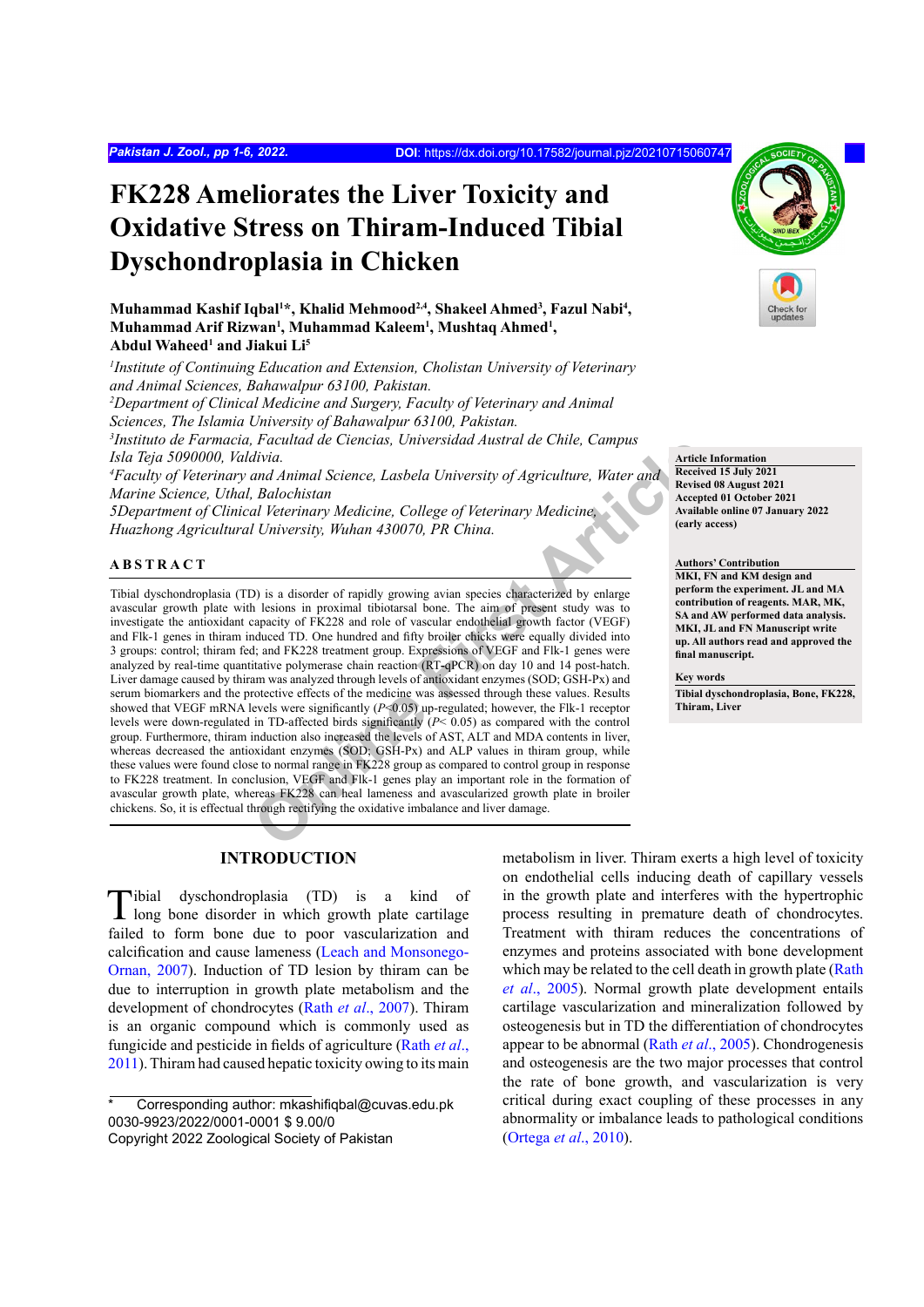Longitudinal bone growth starts where resting chondrocytes of epiphyseal growth plate differentiate into proliferative chondrocytes and form columns of flattened cells and these cells differentiate into hypertrophic zone of epiphyseal growth plate (Genin *et al*[., 2012\)](#page-4-1). Avian growth plate normally contains longer columns of chondrocytes with deeper penetration of metaphyseal blood vessels making more vascular growth plate than the mammalian ([Pines and Hurwitz, 1991](#page-5-4); Pines *et al*.[, 2005](#page-5-5)). Vascular endothelial growth factor (VEGF) and its receptor affect angiogenesis at various levels and play a major role in the development of TD ([Zhang](#page-5-6) *et al*., 2013; [Huang](#page-4-2) *et al*., [2017a](#page-4-2)).

FK228 is a natural cyclic depsipeptide, approved for the treatment of cutaneous T-cell lymphoma by US food and Drug Administration (FDA). FK228 caused histone acetylation of the VEGF promoter regions, which may contribute to the suppression of VEGF gene expression (Lee *et al*[., 2003](#page-4-3); Van der Molen *et al*., 2011). The present study was designed to evaluate the effects of Fk228 promoting angiogenesis in the avascularized lesions of thiram-induced TD as well as its protective effect on the liver.

# **MATERIALS AND METHODS**

#### *Animal ethics*

All animal trials were arranged according to the national legislations designed for animal welfare and after the approval and strict guidelines of the Institution Animal Care and Use Committee of Huazhong Agriculture University Wuhan, China.

#### *Experimental design*

A total 150, one day old broiler chicks were bought from commercial hatchery (Chia Tai Animal Husbandry Co. Ltd, Wuhan, China) and reared under standard conditions. Chicks were allocated into two groups, a control group  $(n=50)$  and a thiram group  $(n=100)$ . Both groups were fed with standard basal diet but thiram group received additionally tetramethyl thiuram disulphide (thiram)  $\omega$  50 mg/kg for the induction of disease according to [Jiang](#page-4-4) *et al*[. \(2020\)](#page-4-4) after three days post-hatch. On day 7, fifty birds were allocated as FK228 group separated from the thiram group and injected Fk228 (Shanghai Biochempartner Co., Ltd. Shanghai, China) intraperitoneally @ 0.5 mg/kg/day. FK228 group serve the same diet as thiram group and normal saline was administered to all the control birds. The dose of FK228 was designated based on study using FK228 to treat TD in broiler chicken (Iqbal *et al*[., 2018](#page-4-5)). Total period of experiment was 14 days.

*Quantification of serum biomarkers and liver antioxidant enzymes* 

Blood samples were taken by cardiac puncture for evaluation of ALT, AST and ALP. Twenty-five birds from all groups were slaughtered on day 10 and day 14 and after slaughtering liver samples were immediately frozen in liquid nitrogen then stored at -70°C for later analysis of malondialdehyde (MDA) contents, superoxide dismutase (SOD) and glutathione peroxidase (GSH-PX) activity. The serum values of ALP, ALT and AST were measured as unit per liter U/l). Liver MDA contents were calculated in nmoles/g wet weight of tissue while GSH-Px and SOD and activity were expressed in U/mg protein by using commercial reagent kits (Jiancheng Biochem, Nanjing, China).

# *Reverse transcription quantitative real time PCR (RTqPCR)*

**CONFIDENTIFY ART ARTS ART CONFIDENTIFY ART CONGONATION**<br>
SIGNAL PROPURAL PROPURAL PROPURAL PROPURATION (FDA). FK228 caused histone<br>
EF promoter regions, which may *Reverse transcription quantitati*<br>
(GF promoter regions, Growth plates of some tibial bones from every group were homogenized in TRIzol reagent and a final volume of 20 µl total RNA was transcribed reversely into cDNA using cDNA synthesis kit (TransGen Biotech Co. Ltd, Beijing, China) following suggested protocol by company. For quantitative real-time PCR, specific primers designated through Primer Express Software v2.0 (Applied Biosystems), based on published *Gallus gallus* sequences. The primers for real-time PCR were for GAPDH5'-GCCCAGAACATCATCCCA-3' 5'-CGGCAGGTCAGGTCAACA-3', for VEGF 5'-CGATGAGGGCCTAGAATGTGTC-3' 5'-AGCT-CATGTGCGCTATGTGC-3' and for Flk-1 5'-GGAGT-TTCCCAGAGACCGAC-3' 5' CAATCCCAAAGGCAT-CAGC-3'. All PCR reactions were run with the Step One Plus<sup>™</sup> Real-Time PCR System (Applied Biosystems, Foster City, CA, USA) in quadruplex by using SYBR® Premix Ex Taq™ kit (Takara, Dalian, China) with following protocol: initiation with denaturing at  $95^{\circ}$ C for 30 sec, 40 cycles of amplification at 95°C for 8 sec, annealing at 56°C for 30 sec and extension at 72°C for 30 sec. Relative expression of gene level was standardized according to the glyceraldehyde 3-phosphate dehydrogenase (GAPDH) gene expression.

#### *Statistical analysis*

The data was carried out among mean values of control and treatment groups by one-way ANOVA is followed by posthoc test and presented as mean  $\pm$  standard error of means. The differences were considered statistically significant if \*P<0.05.

# **RESULTS**

In present study, the gene expressions of *VEGF* and *Flk-1* genes were measured before and after FK228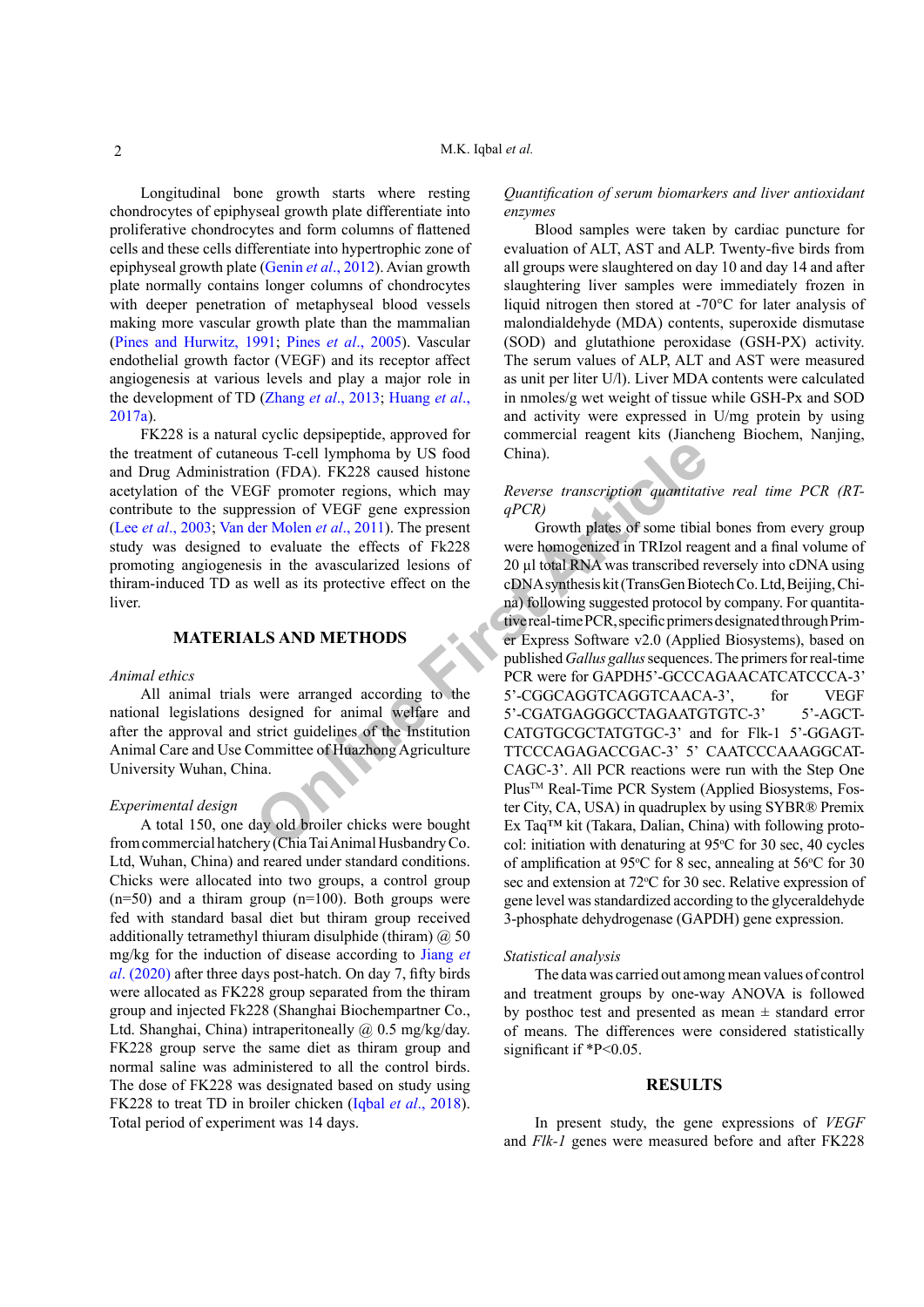administration in thiram induced TD on day 10 and 14. Birds of thiram group showing lameness signs after three days of thiram administration and a plug of white avascular mass was found on proximal side of tibia as shown in [Figure 1](#page-2-0).



<span id="page-2-0"></span>Fig. 1. The effect of FK228 on growth-plate width and morphology. Chicks and tibial growth plates were photographed on day 14. Control group with normal growth plate size, thiram-induced tibial dyschondroplasia (TD) group have increased growth plate width while FK228 group restored growth-plate size after treatment. GP, growth plate; TDL, TD lesion.

# *Morphological analysis of growth plate*

The birds started showing signs of disease after thiram treatment. None of the birds showed diseases in the control group. For the confirmation of TD in the thiram-fed group, proximal tibia bones were dissected lengthwise on days 10 and 14, revealing an opaque avascular cartilage. From day 10, considerable differences were observed between the control and thiram groups. In the control group the tibia bone was ossified with a defined growth plate at the end, while thiram group had developed an opaque avascular cartilage ([Fig. 1](#page-2-0)). In the FK228 group, the lesion started to disappear and the growth plate underwent a recovery process via modelling of the cartilage through resorption and its replacement by bone. On days 10 and 14 most of the area had become calcified and vascularized, leaving behind a small cartilaginous area, showing that the recovery could result in complete healing ([Fig. 1](#page-2-0)). Moreover, improvements were found regarding lameness, body weight and their ability to stand and walk properly [\(Table II](#page-3-0)).

#### *Effect of FK228 in TD growth plates*

To explain the involvement of *VEGF* and *Flk-1* in normal and TD affected birds, mRNA level of above genes was measured before and after the administration of FK228. During the experiment, increased mRNA levels of *VEGF* and the decreased *Flk-1* receptor levels (*P*< 0.05) were found throughout the course of disease in the thiram fed group as compared with the control [\(Fig.](#page-2-1) [2](#page-2-1)), while FK228 therapy up-regulated the expressions of *Flk-1* in FK228 group [\(Fig. 3](#page-2-2)). In present study, increased mRNA levels of *VEGF* were observed non-significantly as compared with the FK228 group on d 10 and 14 (P>0.05).



<span id="page-2-1"></span>Fig. 2. *VEGF* mRNA expression was analyzed by quantitative real time polymerase chain reaction (qRT-PCR) on day 10 and 14 in avian growth plate of normal, thiram, FK228 treated avian chicks. Data expressed in arbitrary units as the means $\pm$ SE (n= 6 for each group). Control group set to one thus equivalent to the N-fold difference. a, b letters designate significant difference  $(P < 0.05)$ .



<span id="page-2-2"></span>Fig. 3. Gene expression of *Flk-1A* was analyzed by quantitative real time polymerase chain reaction (qRT-PCR) on day 10 and 14 in avian growth plate of normal, thiram, FK228 treated avian chicks. Data expressed in arbitrary units as the means  $\pm$  SE (n = 6 for each group). Control group set to one thus equivalent to the N-fold difference. a, b, c letters designate significant difference  $(P < 0.05)$ .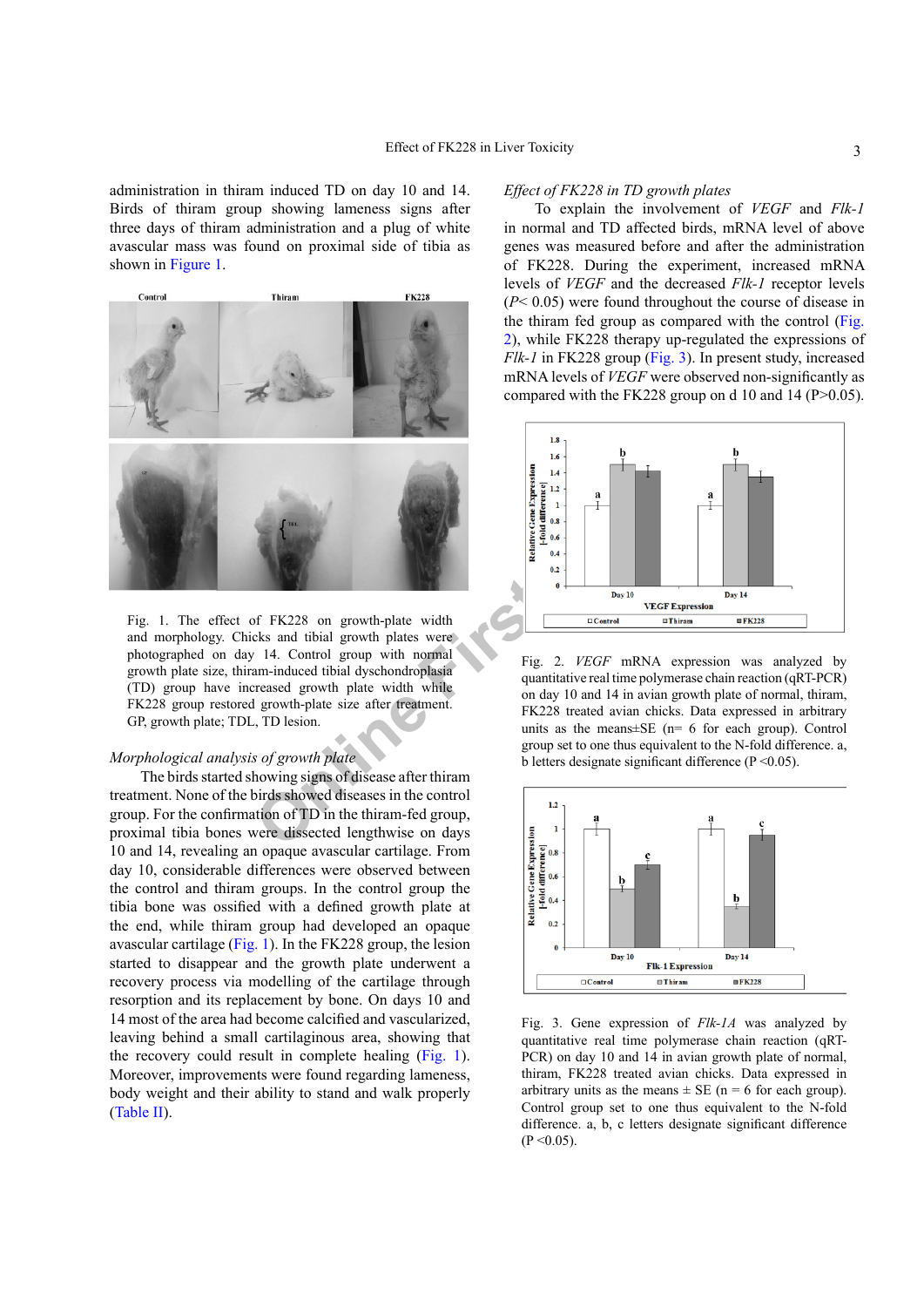<span id="page-3-1"></span>**Table I. Effect of thiram (50 mg/kg) on following parameters and recovery through FK228 (0.5 mg/kg) on day 10 and 14 of experiment. Values (mean ± SD) were compared by one way ANOVA.**

| <b>Parameters</b>                                         |    | Days Control<br>$(n=15)$                              | Thiram<br>$(n=15)$                               | <b>FK228</b><br>$(n=15)$ |
|-----------------------------------------------------------|----|-------------------------------------------------------|--------------------------------------------------|--------------------------|
| ALT (U/I)                                                 | 10 | $31.58 \pm 0.9^{\circ}$                               | $71.27 \pm 1.8^{\text{a}}$                       | $55.50 \pm 0.9^{\circ}$  |
|                                                           | 14 | $41.20 \pm 1.2^{\text{a}}$                            | $92.87 \pm 1.2^{\text{a}}$                       | $46.23 \pm 0.7^{\rm a}$  |
| AST (U/I)                                                 | 10 | $56.20 \pm 1.8^{\rm b}$                               | $124.46 \pm 2.2^{\circ}$ 91.45 $\pm 1.6^{\circ}$ |                          |
|                                                           | 14 | $61.35 \pm 1.7^{\circ}$                               | $147.67 \pm 2.4^{\circ} 69.65 \pm 0.9^{\circ}$   |                          |
| ALP(U/I)                                                  | 10 | $135.45 \pm 2.1^{\circ}$ 97.54 $\pm$ 1.3 <sup>a</sup> |                                                  | $122.52 \pm 1.8^b$       |
|                                                           | 14 | $153.57 \pm 1.9^{\circ}$ 78.34 $\pm 1.2^{\circ}$      |                                                  | $146.96 \pm 2.3^b$       |
| $SOD$ (U/mg)                                              | 10 | $114.31 \pm 1.8^{\circ}$                              | $82.15 \pm 0.8^{\text{a}}$                       | $102.64 \pm 2.2^b$       |
|                                                           | 14 | $130.54 \pm 2.5^{\circ}$ 91.7 $\pm$ 1.6 <sup>a</sup>  |                                                  | $121.19 \pm 1.5^{\circ}$ |
| GSH-Px<br>(U/mg)                                          | 10 | $20.85 \pm 0.6^{\circ}$                               | $12.85 \pm 0.5^{\circ}$                          | $17.15 \pm 0.5^{\circ}$  |
|                                                           | 14 | $25.35 \pm 0.7^{\circ}$                               | $9.87 \pm 1.3^b$                                 | $22.58 \pm 0.6^b$        |
| <b>MDA</b><br>(mmoles/g)<br>and the state of the state of | 10 | $27.53 \pm 1.7$ <sup>b</sup>                          | $38.64 \pm 1.1^{\circ}$                          | $32.48 \pm 0.7^{\circ}$  |
|                                                           | 14 | $33.10 \pm 1.2^b$                                     | $45.85 \pm 1.5^{\rm b}$                          | $30.45 \pm 1.3^a$        |

\*Letters (a, b) represent levels of significance (*P*<0.05).

<span id="page-3-0"></span>**Table II. TD incidence, severity scores and body weights of broilers in control, Thiram and FK228 treated groups. The results are expressed as mean ± SE (n=15).**

| <b>Parameters</b>         | Control             | Thiram               | <b>FK228</b>         |
|---------------------------|---------------------|----------------------|----------------------|
| TD incidence $(\% )$      | 0                   | $70 \pm 5.5^{\circ}$ | $23 \pm 3.5^{\rm b}$ |
| severity score            | $_{0}$              | $2 \pm 0.2^{\circ}$  | $1.2 \pm 0.3^b$      |
| Average body weight $(g)$ | $270 \pm 5^{\rm a}$ | $160 \pm 7^{\rm b}$  | $212 \pm 9^a$        |

Chicks with scores 0 were designated as normal, 1 as mild pathology, while those with scores 2 were regarded as severe pathology. Values within the same line with different superscripts differ significantly at P  $< 0.05$ .

#### *Effect of FK228 in liver oxidative stress*

Current study found increased levels of ALT and AST while decreased levels of ALP activity in thiram group as compared to control. Conversely, after treatment with FK228 the levels of ALT and AST were found close to normal range and marked increase in ALP activity significantly ( $P \le 0.05$ ) as shown in [Table I](#page-3-1). In our study, we also found significant down-regulation in GSH-Px and SOD activities and up-regulation in MDA contents were found in thiram group as compared to control group showing the abnormal liver functioning, while FK228 treatment restored the level of GSH-Px, SOD and MDA content significantly (P<0.05) as shown in [Table I.](#page-3-1)

#### **DISCUSSION**

The avian long bone development is a complicate mechanism and is regulated by various clients. These regulating clients interact with each other at certain levels; and any abnormality or imbalance in this mechanism causes pathological changes in bone development. The aberration of growth plate angiogenesis and hypoxic TD lesion may be involved in the pathological mechanisms of TD (Huang *et al*[., 2017b,](#page-4-6) [c](#page-4-7)). Although, the primary cause of TD is still unknown; however, such pathological changes can be explore to understand better and some medical therapies have been used to treat TD in broiler chicken (Iqbal *et al*[., 2016](#page-4-8)).

**EXECT:** The hypoxic environmen[t](#page-4-9) in<br>  $3.31 \pm 1.8^a$  82.15 ± 0.8<sup>a</sup> 102.64 ± 2.2<sup>b</sup> The hypoxic environment in<br>  $3.31 \pm 1.8^a$  82.15 ± 0.8<sup>a</sup> 102.64 ± 2.2<sup>b</sup> The hypoxic environment in<br>  $35 \pm 0.7^a$  9.87 ± 1.3<sup>b</sup> 22.58 ± 0 The hypoxic environment in TD growth plates induce the level of VEGF but lesser penetration of blood vessels due to defective chondrocytes in growth plate make it avascular cartilage. Chick growth plates contain longer columns of chondrocytes and require deeper penetration of blood vessels, consequently making more vascular chick growth plates than mammalian (Pines *et al*[., 2007](#page-5-8); [Herzog](#page-4-9) *et al*., 2011). VEGF plays an important role through its receptors; Flk-1 which stimulates blood vessel growth and endothelial cell mitogenesis. VEGF and its receptor Flk-1 are required for bone development and growth, especially in chondrocyte differentiation, membranous ossification and bone angiogenesis ([Herzog](#page-4-9) *et al*., 2011; Shahzad *et al*., 2014a; Nabi *et al*., 2016). According to Velada *et al*. (2011) the increased levels of VEGF in TD growth plates do not stimulate vascularization due to abnormal ECM degradation. Therefore, up regulated VEGF gene expression cannot exert its function due to arrest in ECM storage sites ([Velada](#page-5-7) *et al*., 2011). In our experiment, VEGF mRNA expressions were up-regulated in TD-affected birds; however, the Flk-1 receptor levels were down-regulated in these birds. After administering FK228, the mRNA levels of Flk-1 was restored in thiraminduced TD birds and the clinical lameness started subsiding in FK228 group. The up-regulation of VEGF levels and down-regulation of Flk-1 mRNA expressions in TD affected birds were similar to findings from previous studies ([Neufeld](#page-5-12) *et al*., 1999; [Herzog](#page-4-9) *et al*., 2011; [Zhang](#page-5-6) *et al*[., 2013](#page-5-6); Nabi *et al*[., 2016](#page-5-10)).

> In our study, thiram was used for inducing TD due to its high regularity and accuracy in production of disease. Thiram is an organic compound which is commonly used as fungicide and pesticide in fields of agriculture ([Rath](#page-5-1) *et al*[., 2011](#page-5-1)). Thiram had caused hepatic toxicity owing to its main metabolism in liver and up-regulate the level of AST and ALT in broiler chickens (Li *et al*[., 2007](#page-4-10); [Nabi](#page-5-10)  *et al*[., 2016](#page-5-10)). However, FK228 treatment restored the levels of both ALT and AST by recovering liver damage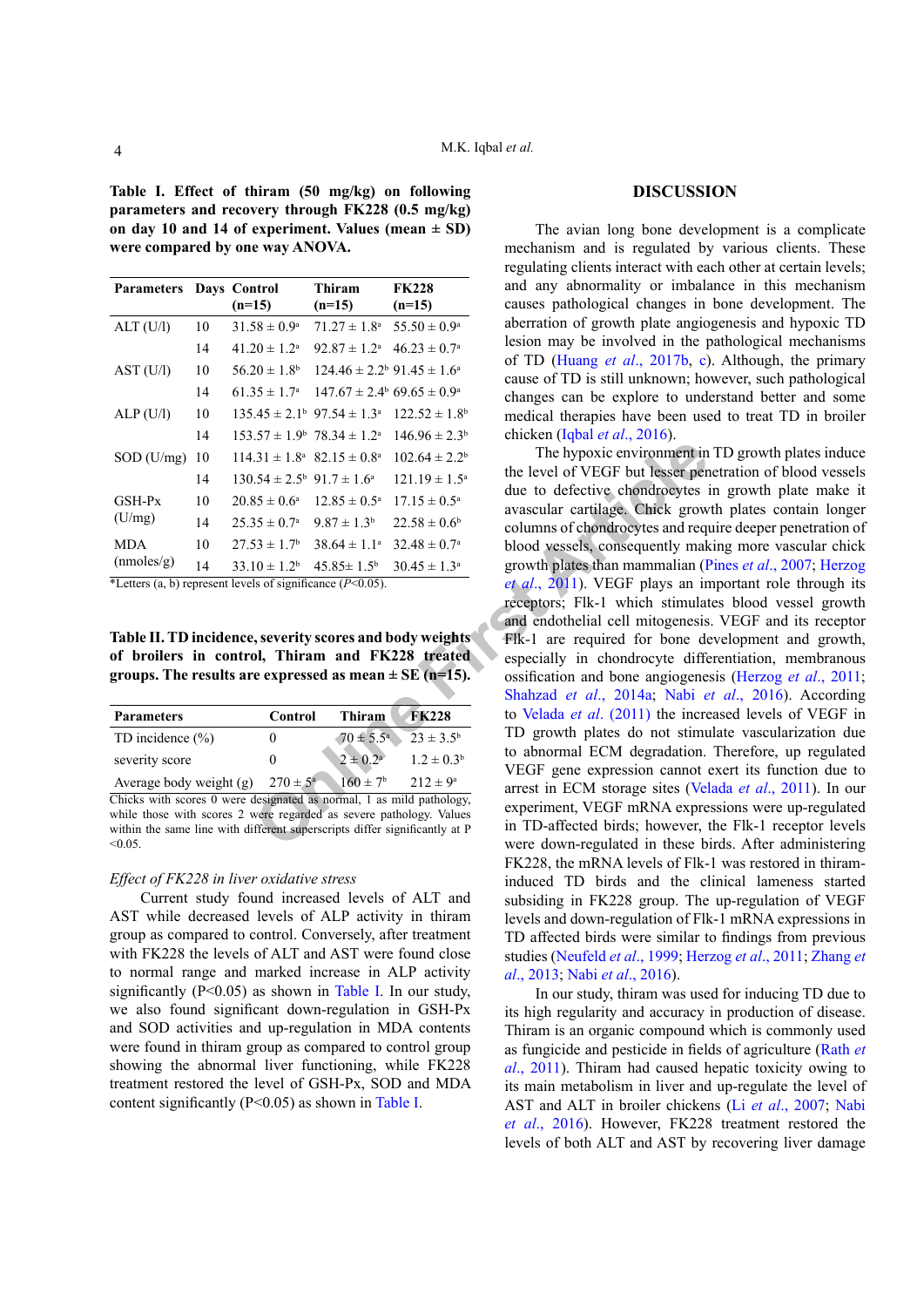and lameness. Failure of chondrocyte development and lack of calcification in chicken growth plate are concomitant with reduced serum ALP activity. The ALP illustrates hypertrophic chondrocytes and is an indicator of calcification consequently linking with skeletal remodeling [\(Shahzad](#page-5-13) *et al*., 2014b).

Thiram amplified the oxidative stress on the liver as an oxidative agent, finally lowering the level of antioxidant enzymes (GSH-Px and SOD) in thiram induced TD birds. Nabi *et al*[. \(2015](#page-5-14), [2016](#page-5-10)) reported increased level of MDA content with decreasing activity of GSH-PX and SOD consequently demolished chicken liver functioning with oxidative imbalance (Nabi *et al*[., 2015](#page-5-14), [2016](#page-5-10)). However, medical therapy recovered liver damage by increasing level of GSH-Px and SOD and decreasing MDA content in liver.

# **CONCLUSION**

SOD and decreasing MDA content<br>
Huang, S., Zhang, L., Rehman<br>
MCLUSION<br>
Muang, S., Zhang, Vao. Or, 2017<br>
artic[le](https://doi.org/10.7150/ijbs.22670) by various clients. These<br>
that promotes tibial grow<br>
that promotes tibial grow<br>
that promotes tibial grow<br>
t The avian long bone development is a complicate mechanism and is regulated by various clients. These regulating clients interact with each other at certain levels; and any abnormality or imbalance in this mechanism causes pathological changes in bone development. Although, the primary cause of TD is still unknown; however, such pathological changes can be explored to understand better and some medical therapies have been used to treat TD in broiler chicken. This study highlights the role of FK228 for the control and treatment of TD in broiler birds. Furthermore, FK228 exhibited protective effect on liver by restoring oxidative enzymes balance.

# **ACKNOWLEDGEMENTS**

The study was supported by the National Key R and D program of China (Project No. 2017YFD0502200) and The National Natural Science Foundation of China (No.31460682).

### *Statement of conflict of interest*

The authors have declared no conflict of interest.

# **REFERENCES**

- <span id="page-4-1"></span>Genin, O., Hasdai, A., Shinder, D. and Pines, M., 2012. The effect of inhibition of heat-shock proteins on thiram-induced tibial dyschondroplasia. *Poult. Sci.,*  **91**: 1619-1626. [https://doi.org/10.3382/ps.2012-](https://doi.org/10.3382/ps.2012-02207) [02207](https://doi.org/10.3382/ps.2012-02207)
- <span id="page-4-9"></span>Herzog, A., Genin, O., Hasdai, A., Shinder, D. and Pines, M., 2011. Hsp90 and angiogenesis in bone disorders--lessons from the avian growth plate. *Am.*

*J. Physiol. Regul. Integr. Comp. Physiol.,* **301**: R140- 147.<https://doi.org/10.1152/ajpregu.00134.2011>

- <span id="page-4-2"></span>Huang, S., Rehman, M.U., Lan, Y., Qiu, G., Zhang, H., Iqbal, M.K., Luo, H., Mehmood, K., Zhang, L. and Li, J., 2017a. Tibial dyschondroplasia is highly associated with suppression of tibial angiogenesis through regulating the HIF-1α/VEGF/VEGFR signaling pathway in chickens. *Sci. Rep.,* **7**: 9089. <https://doi.org/10.1038/s41598-017-09664-6>
- <span id="page-4-6"></span>Huang, S., Tong, X., Rehman, M.U., Wang, M., Zhang, L., Wang, L., Li, J. and Yang, S., 2017b. Oxygen supplementation ameliorates tibial development via stimulating vascularization in tibetan chickens at high altitudes. *Int. J. biol. Sci.,* **13**: 1547-1559. https://doi.org/10.7150/ijbs.22670
- <span id="page-4-7"></span>Huang, S., Zhang, L., Rehman, M.U., Iqbal, M.K., Lan, Y., Mehmood, K., Zhang, H., Qiu, G., Nabi, F. and Yao, W., 2017c. High altitude hypoxia as a factor that promotes tibial growth plate development in broiler chickens. *PLoS One,* **12**: e0173698. [https://](https://doi.org/10.1371/journal.pone.0173698) [doi.org/10.1371/journal.pone.0173698](https://doi.org/10.1371/journal.pone.0173698)
- <span id="page-4-8"></span>Iqbal, M.K., Liu, J., Nabi, F., Rehman, M.U., Zhang, H., Tahir, A.H. and Li, J., 2016. Recovery of chicken growth plate by heat-shock protein 90 inhibitors epigallocatechin-3-gallate and apigenin in thiraminduced tibial dyschondroplasia. *Avian Dis.,* **60**: 773-778. [https://doi.org/10.1637/11425-041816-](https://doi.org/10.1637/11425-041816-Reg) Reg
- <span id="page-4-5"></span>Iqbal, M.K., Nabi, F., Rehman, M.U., Mehmood, K., Huang, S., Zhang, H., Zhang, L., Iqbal, M. and Li, J., 2018. FK228 recovers the thiram-induced tibial dyschondroplasia in chicken via Hypoxia Inducible Factor-1α. *J. Biol. Regul. Homeost. Agents,* **xx**: xx.
- <span id="page-4-4"></span>Jiang, X., Aoyun, L., Yaping, W., Mudassar, I., Muhammad, W., Hao, Y., Zhixing, L., Khalid, M., Hammad, Q. and Jiakui, L., 2020. Ameliorative effect of naringin against thiram-induced tibial dyschondroplasia in broiler chicken. *Environ. Sci. Pollut. Res. Int*., **27**: 11337–1134. [https://doi.](https://doi.org/10.1007/s11356-020-07732-5) [org/10.1007/s11356-020-07732-5](https://doi.org/10.1007/s11356-020-07732-5)
- <span id="page-4-0"></span>Leach, R. and Monsonego-Ornan, E., 2007. Tibial dyschondroplasia 40 years later. *Poult. Sci.,* **86**: 2053-2058.<https://doi.org/10.1093/ps/86.10.2053>
- <span id="page-4-3"></span>Lee, Y.M., Kim, S.-H., Kim, H.-S., Son, M.J., Nakajima, H., Kwon, H.J. and Kim, K.-W., 2003. Inhibition of hypoxia-induced angiogenesis by FK228, a specific histone deacetylase inhibitor, via suppression of HIF-1α activity. *Biochem. biophys. Res. Commun.,*  **300**: 241-246. [https://doi.org/10.1016/S0006-](https://doi.org/10.1016/S0006-291X(02)02787-0) [291X\(02\)02787-0](https://doi.org/10.1016/S0006-291X(02)02787-0)
- <span id="page-4-10"></span>Li, J., Bi, D., Pan, S. and Zhang, Y., 2007. Effect of diet with thiram on liver antioxidant capacity and tibial